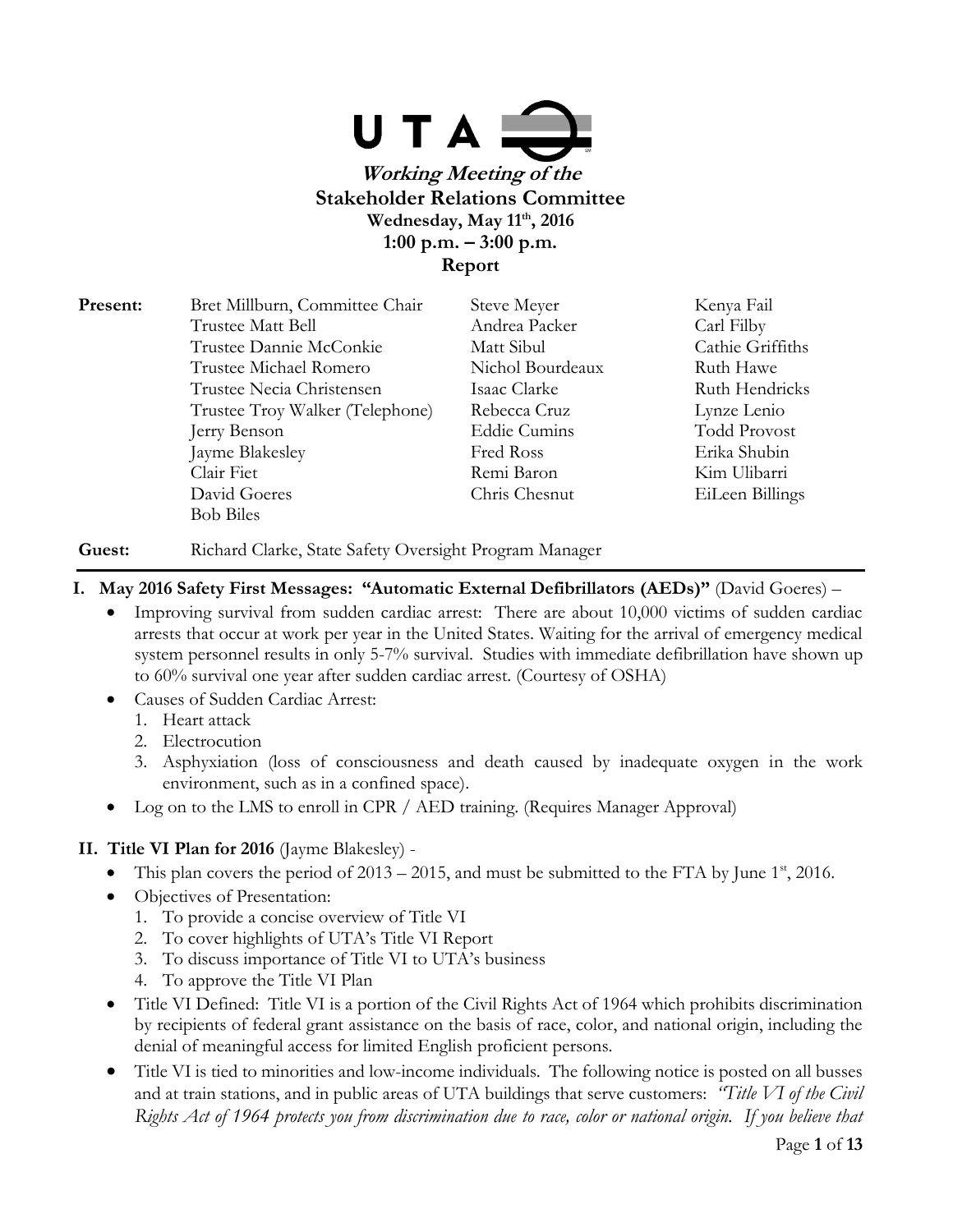*you have been treated unfairly in receiving UTA services because of your race, color, or national origin, please let us know"*

- UTA receives grant funding which requires development of a Title VI Plan to measure operating standards in terms of service to minority and low-income populations in some of the following:
	- 1. Vehicle Assignments
	- 2. On-time Performance

4. Service Availability 5. Service Areas

- 3. Bus Headway
- UTA has a Corporate Policy 1.1.19 Corporate Service Standards which looks at standards in three categories:
	- 1. Policy service standards: Based on community expectations
	- 2. Quality service standards: Standards reflecting consumers expectations
	- 3. Effectiveness: Service standards.
- UTA's Title VI Complaint Process/Policy: UTA follows the same corporate policy to deal with Title VI complaints that is uses for general customer complaints, i.e.; Corporate Policy 5.1.1: Customer Communications. More specific procedures are set forth on Standard Operating Procedure 5.1.1-1: Customer Communications Process.
- Most of the complaints come in through Customer Service and are documented from phone calls and emails.
- List of Transit-Related Title VI Investigations, Complaints, and Lawsuits (2013-2015): There have been no lawsuits and no investigations conducted by FTA or entities other than FTA.
- UTA has received customer complaints alleging discrimination on the basis of race, color, and/or national origin.
	- 1. FY 2013 = 48 complains. Finding: 31 No Cause; 17 Unsubstantiated; 6 Operator Coached; and 4 Customer Error.
	- 2. FY 2014: = 56 Complaints. Finding: 27 No Cause; 14 Operator Coached; and 15 Customer Error.
	- 3. FY 2015 = 53 Complaints. Finding: 6 No Cause; 8 Operator Coached; and 39 Trend.
- Outreach: During the three year period since UTA's last Title VI Program submission, UTA has conducted 8 public outreach activities which included efforts related to UTA's fare policy, service changes and input on how to use potential additional tax revenue to increase service.
- UTA's Language Assistance Plan: UTA created a Language Assistance Plan in 2011 to met D OT and FTA guidelines, and to describe how employees will provide language assistance to persons with Limited English Proficiency.
- Membership of Non-Elected Committees and Councils: There are two non-elected committees or councils at UTA.
	- 1. Committee on Accessible Transportation (CAT)
	- 2. Community Transit Advisory Committee (CTAC)
- Service Standards and Policies: UTA created Corporate Policy 1.1.19 Corporate Service Standards, which groups service standards into three categories: (1) Policy Service Standards; (2) Quality Service Standards; and (3) Effectiveness Service Standards. The Title VI Plan requires that we measure our performance based on these service standards.
- Vehicle Load Standard: The Standard UTA has set for this area is "seat availability".
	- 1. Note that UTA eliminated the seat availability standard for fixed-route bus trips under 20 miles, which would represent the local service. This standard is be reevaluated. For this report, the standard for the longer trips over 20 miles was applied for comparison.
	- 2. Conclusion: Title VI analysis verifies that UTA bus routes are equitable in vehicle load performance.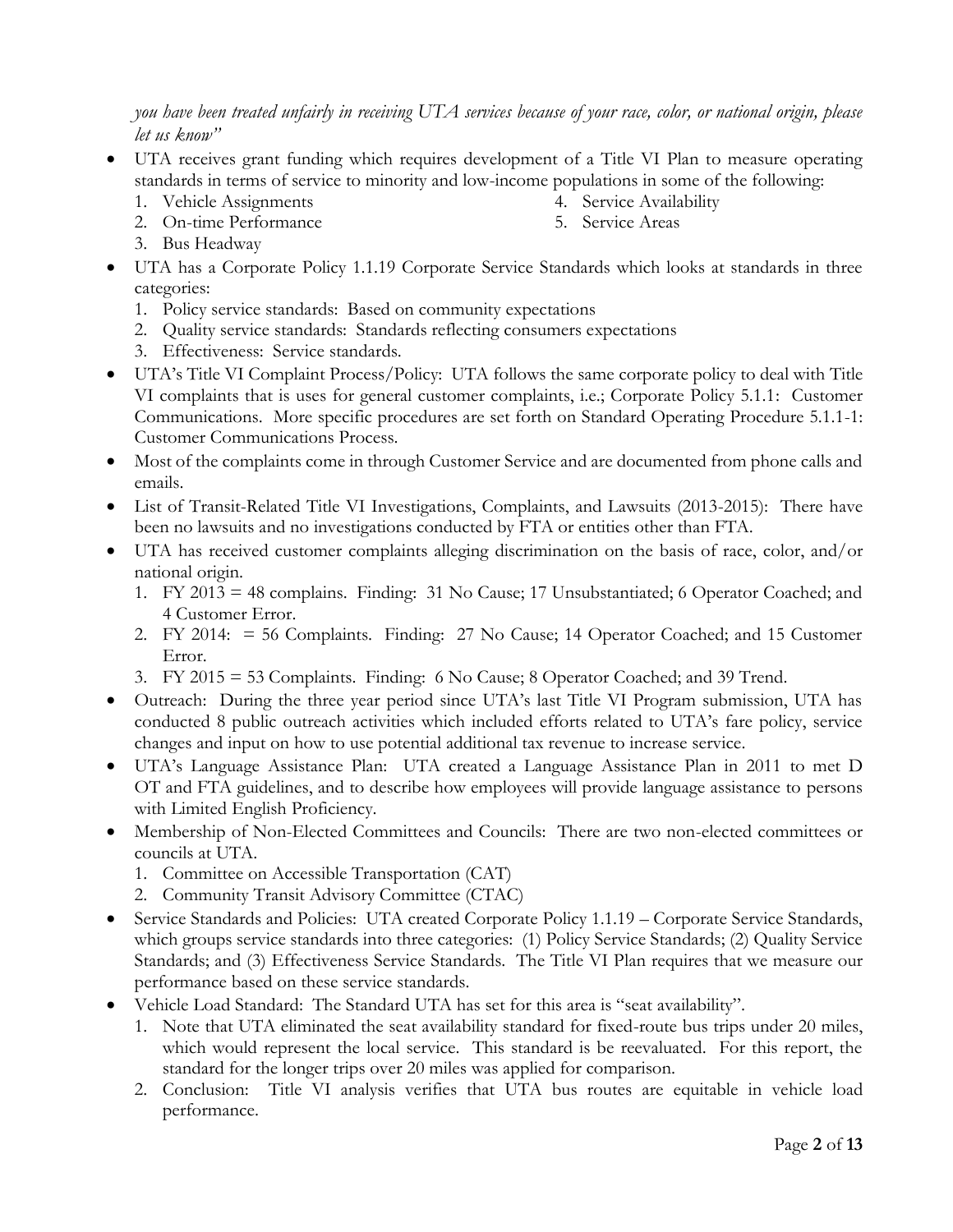- Vehicle Headway Standard: The standard UTA has set for this area is "frequency of service".
	- 1. Conclusion: Low income routes saw more frequent service than non-low income routes. Also, analysis verifies that there is no disparate impact on UTA bus routes in vehicle headways.
- On-Time Standard / Monitoring for On-Time Performance Standard:
	- 1. The analysis of bus routes shows that UTA did meet its annual goal for two of the three years, and saw improvement in working towards the long-term goal of 95% on-time performance. The Title VI areas also met the goals except form the minority routes during 2015, which were slightly under the goal, however, within 1%.
- Route Deviation Service: UTA also operates route deviation service, which allows the bus to deviate from the designated route up to two (2) deviations in each direction within  $\frac{3}{4}$  mile on each side of the route. None of the route deviation service is classified as a minority route. Two are low-income routes. A comparison was made between the low-income routes and the NON-low-income routes. Due to the option for deviation from the route, the on-time performance is different from the regular fixed route service.
	- 1. The analysis of route deviation bus routes shows that the low-income routes had a better on-time rate than those that were not low-income routes.
	- 2. Conclusion: There is no disproportionate burden for on-time performance of route deviation bus service.
- Rail Routes: All of UTA's rail routes are considered to be minority and low-income routes, based on analysis of the stations instead of route miles, since these are the only points where people can access the system. Since all rail routes are both minority and low-income routes, there is no need to separate them out. Light rail service did not meet the goal of 98% on-time rate, and commuter rail fell short of their goal of 95%.
- Service Availability Standard: Service availability is a general measure of the distribution of routes within a transit provider's service area. Using the 201-2014 American Community Survey and the taxing districts for UTA's overall service area, the following analysis was done. FTA guidelines give the distance people are generally willing to travel to get to a transit stop. Following these guidelines, the population of a census block group was counted if the block group0 fell within:
	- 1.  $\frac{1}{4}$  mile of a bus stop
	- 2. ½ mile of a light rail station
	- 3. 3 miles of s commuter rail station

| Service Availability as of December 2015        |           |  |
|-------------------------------------------------|-----------|--|
| Total Population in Service Area                | 2,244,551 |  |
| Population within proximity of transit          | 1,537,313 |  |
| Percent of population with proximity of transit | 68.5%     |  |

- Transit Amenities Policy: Transit amenities refer to items of comfort, convenience, and safety that are available to the general riding public. UTA has transit amenities which consist of the following:
	- 1. Bus stop Amenities: Conclusion was that UTA finds no disparate impact in the distribution of bus stop amenities.
	- 2. Rail Amenities: All of UTA's rail routes are considered to be minority and low-income routes, based on analysis of the stations instead of route miles. For all the rail lines, the number of stations in Title VI areas is over 1/3 of the total stations. The conclusion was that UTA finds no disparate impact in the distribution of rail stations and amenities.
	- 3. Constructed Facilities: UTA constructed one facility during the period of this report. There was a natural gas fueling station which went into operation during December 2015 for Central Bus Operation and Maintenance Facility. There was an environmental assessment for the fueling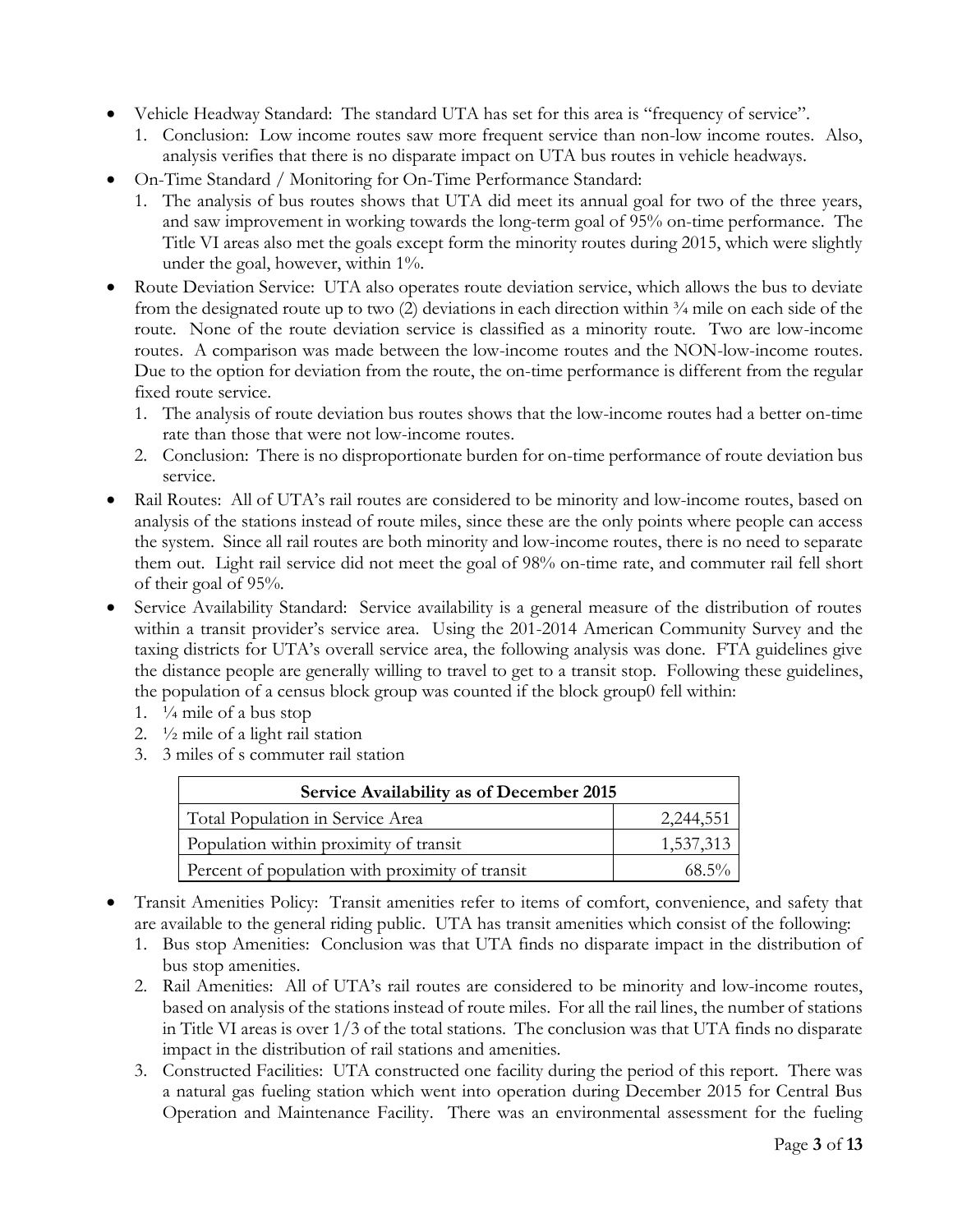station conducted as part of the Title VI analysis requirement. The project funding was obtained to build the fueling station; however, the remainder of the project is still on hold for additional funding.

- Vehicle Assignment Policy: To monitor the effectiveness of UTA's vehicles assignment policy, four normal weekdays were randomly chosen during 2015, one for each quarter of the year. The conclusion was there is no disparate impact due to the ages of the vehicles assigned on minority or low income routes.
- Minority and Low-Income Data: Based on the demographic data, UTA found that the average minority population in the service area is 22%. Based on the demographic data, UTA found that 22% is also the average percentage of low-income households in the service area.
- Analysis shows that for the minority groups except for "other" and Hispanic, more minorities are riding UTA than are represented in the population. When all minority groups are combined, UTA riders are 6.2% higher in minorities than are represented in the population.
- Conclusion: Overall, UTA performed well in all areas when it came to providing transit services to minority and low-income riders. There was no disparate impact found in any area of the Title VI Plan.
- The Title VI Plan will move forward to the full Board, as presented, for discussion and action.

# **III. GRAMA Board Process Policy 4.4.8 – Records Access and Management** (Ruth Hawe and Jayme Blakesley) –

- This policy was formerly Corporate Policy 1.1.10. In order to comply with Government Records Access and Management Act, this policy has been revised and drafted as a Board Process Policy
- General Purpose: The Utah Transit Authority, (the "Authority") a public transit district organized under the laws of the State of Utah, adopts this Records Access and Management Policy (the "Policy") to comply with the Governmental Records Access and Management Act, Utah Code Annotated, §§63G-2-101, *et seq*. (the "Act"), recognizing the continued need to maintain and preserve accurate records, provide public access to public records, preserve the right of privacy of personal data collected or received by the Authority, and protect records containing Sensitive Security Information as defined in 49 CFR 1520.5 *et seq*. or classified confidential or exempt pursuant to Federal law.
- This policy has to be implemented by UTA's governing body, which is the UTA Board of Trustees.
- A new simplified GRAMA Corporate Policy will be drafted and brought to the Corporate Staff for recommendation to approve.
- A significant revision has been made to the Appeal Process. The Board of Trustees is no longer part of the Appeal Process. UTA now has two options:
	- 1. Move the Appeal Process from the General Manager directly to the State Records Committee or Court.
	- 2. Create a 3-member Policy Appeals Committee. The statute is very specific regarding who serves on this appeals board:

*[Note: Pursuant to statutory modifications, in the event that UTA's Board of Trustees elects to have an interim appeal process (i.e., another step between the General Manager's response and the appeal to State Records Committee or Court), then the Board would be required to appoint a 3-member appeals board, consisting of the following members: (A) an employee of the Authority, (B) two members of the public, at least one of whom shall have professional experience with requesting or managing records.* 

- Additional revisions include:
	- 1. Adding the "Records Manager" to Records Officer. This provides for an either/or option in several sections of the policy.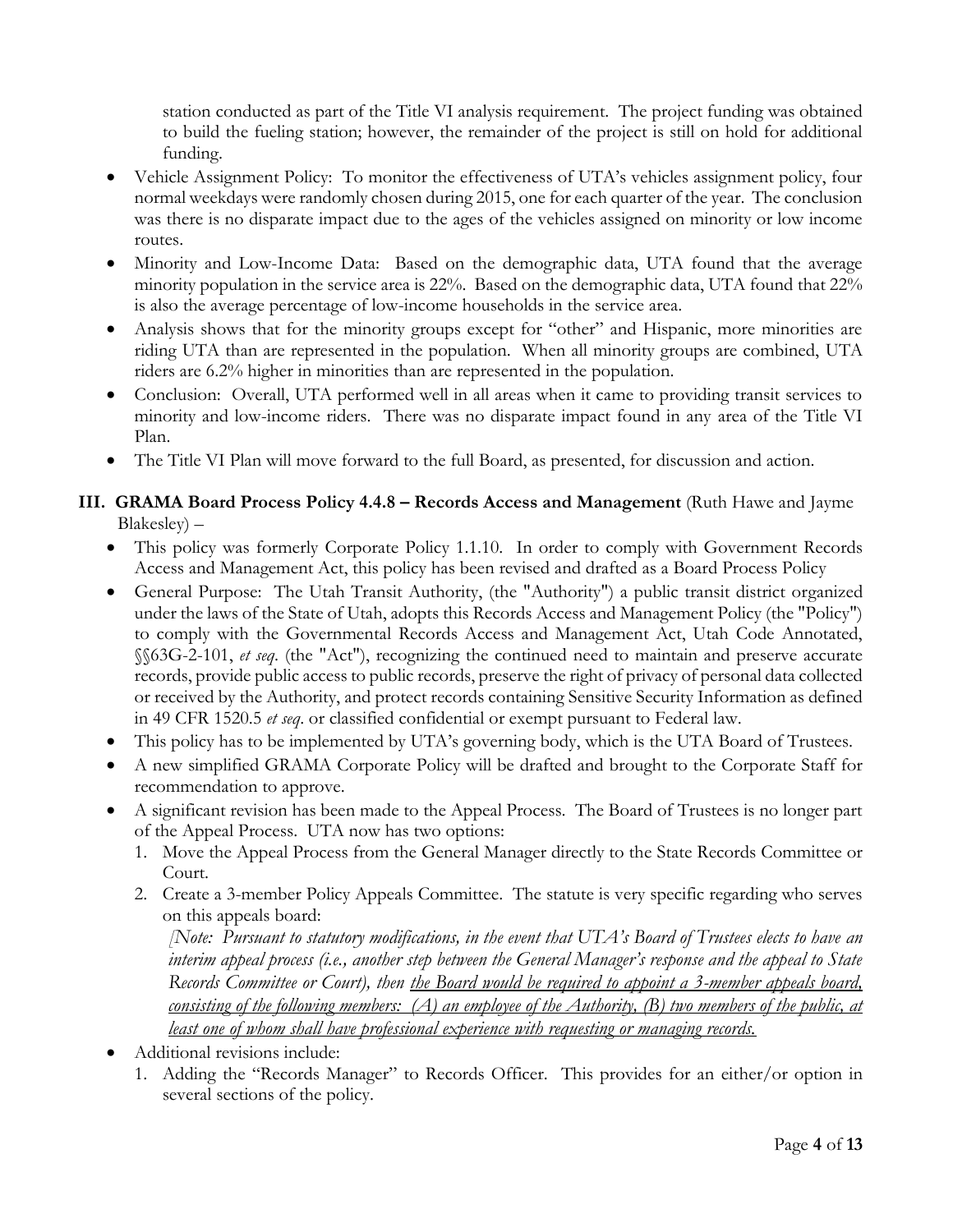- 2. Several revisions were made to the "Fee Schedule". The Fee Schedule will be presented to the Board of Trustees on an annual basis to verify if changes are required.
- 3. Added language regarding cost to electronically scan documents, including staff time.
- Trustee Necia Christensen recommended the fees reflect the actual costs.
- GRAMA Board Process Policy 4.4.8 Records Access and Management will move forward to the full Board, as presented, for discussion and action.

# **Proposition One Service Plan Update:**

#### **IV. Service Enhancements in Davis and Weber Counties** (Matt Sibul) -

- Stakeholder Involvement:
	- 1. UTA Board Resolution
	- 2. Community Based Outreach
		- a. Rider surveys (online and onboard)
		- b. One-on-one meeting with elected officials
		- c. Council of Governments
	- 3. Market-based approach
	- 4. Development Service Strategies FY 2016, 2017, 2018 and beyond.
- Community Priorities:
	- 1. Service Improvements:
		- a. Increase Span of Service (9:00 p.m. or later)
		- b. Improve frequency (30 minute service or better)
		- c. Provide more weekend service
		- d. Add additional coverage to serve new markets
		- e. Improve system connectivity
		- f. Provide faster more direct service
		- g. Implement demand response programs (coordinated mobility, vanpool, rideshare, etc.)
	- 2. Service Oriented Investments:
		- a. Purchase new buses:
		- b. Install new bus stop shelters and amenities:
		- c. Implement bike share and create new bike trails/lanes
		- d. Wayfinding Improvements (Enhanced signage and information)
- UTA Proposition 1 Implementation:
	- 1. FY 2015: Proposition 1 passes in Weber, Davis and Tooele Counties
	- 2. FY 2016 (Final Preliminary):
		- a. Improved bus stops
		- b. Improved span of service for weekday routes
		- c. Improved weekend service
		- d. First/Last Mile Improvements
		- e. Introduce new routes
		- f. Demand responsive service
	- 3. FY 2017 (Draft):
		- a. Expansion buses added
		- b. Expand frequency on key routes as new buses arrive
		- c. Improved bus stops
		- d. First/Last Mile Improvements
	- 4. FY 2018 100% Realization of Proposition 1 Money for Service (Draft):
		- a. Expand frequency on key routes as new buses arrive
		- b. Realize routes with improved destinations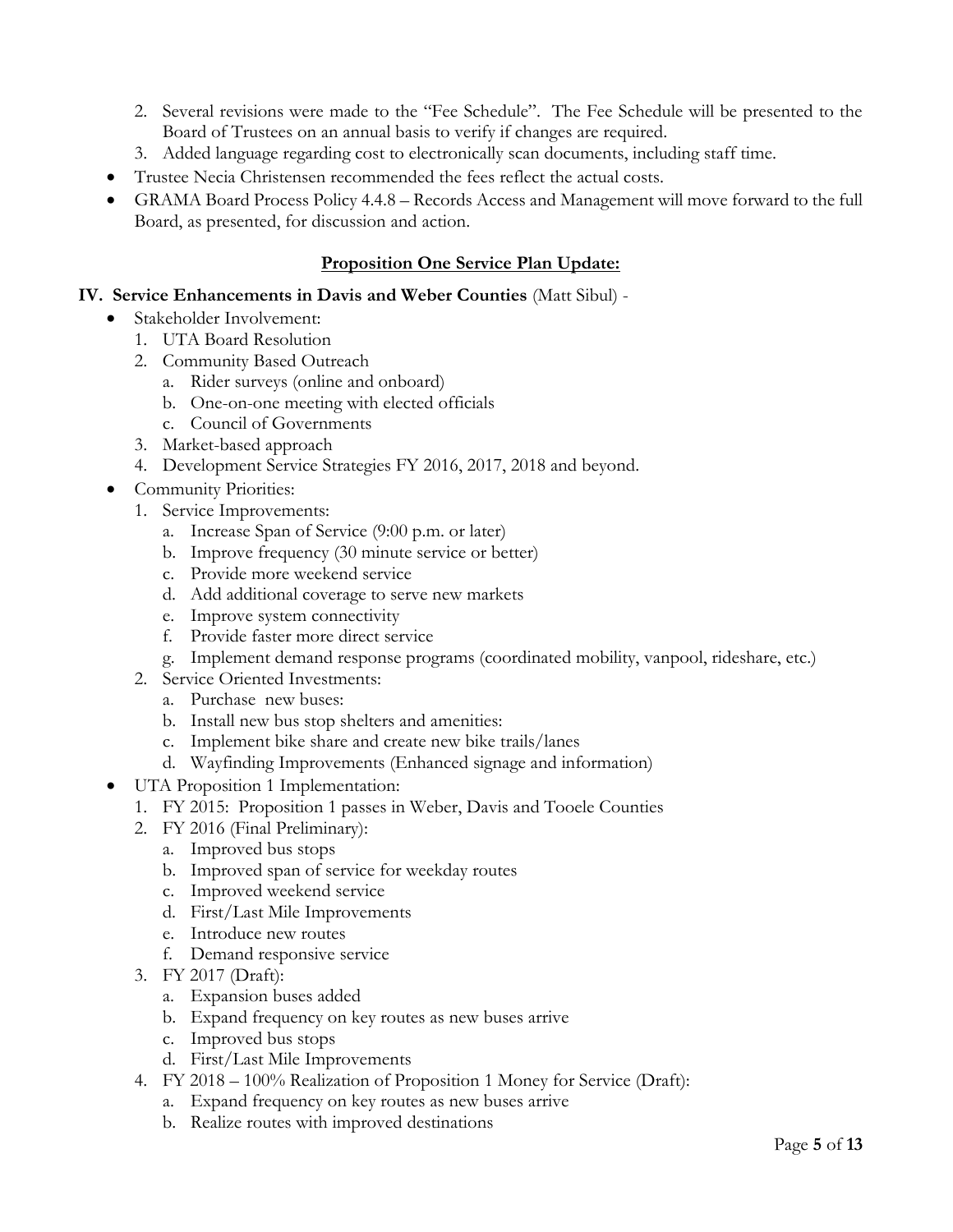- c. Improved bus stops
- d. Improved span of service for weekday and weekend routes
- Davis/Weber County 2016 Proposition 1 Service Enhancements:
	- 1. 15% increase in annual bus service
		- a. Two new bus routes and four routes with increased weekday span of service
		- b. Two routes with added peak-hour service
		- c. 36% increase in annual weekend bus service with two routes with new Saturday service; one route with improved Saturday frequency; and one route with improved Sunday frequency.
		- d. Implement a Mobility Management Program
- FY 2016 2018 Service Oriented Investments:
	- 1. New buses will include 5 ski buses; 4 Trolley buses; and 9 regular buses.
	- 2. Improved Shelters and First/Last Mile Solutions:
		- a. 100+ new shelters and amenities
		- b. Multiple sidewalk projects
		- c. Multiple bike trail/lane projects
	- Proposition 1 Funds Distribution:
- 1. FY 2016:
	- a. Service  $= 33\%$
	- b. Shelters and Amenities  $= 53\%$
	- 2. FY 2017:
		- a. Service  $= 50\%$
		- b. Shelters and Amenities  $= 36\%$
		- c. Reserves  $= 6\%$
	- 3. FY 2018:
		- a. Service  $= 75\%$
		- b. Capital Buses  $= 12\%$
		- c. Shelters and Amenities  $= 10\%$
- d. Bike Share Program
- e. Improved bike amenities at bus stops
- c. Reserves  $= 14\%$
- d. Capital Facility  $= 0\%$
- d. Capital Buses =  $6\%$
- e. Capital Facility  $= 2\%$
- d. Capital Facility  $= 2\%$
- e. Reserves  $= 1\%$

#### **V. Proposition 1 Tooele County Service Improvements** (Chris Chesnut) -

- UTA Proposition 1 Implementation Timeline:
	- 1. FY 2015: Proposition 1 passes in Weber, Davis and Tooele Counties.
	- 2. FY2016 (Final Preliminary):
		- a. Improved bus stops
		- b. Improved span of service for weekday routes
		- c. Demand Responsive Service
		- d. First/Last Mile improvements
		- e. Transit 101 Community Education
		- 3. FY 2017 (Draft):
			- a. Expansion vehicles added
			- b. Improved bus stops
			- c. First/Last mile improvements
			- d. Transit 101 Community Education
		- 4. FY 2018 100% Realization of Proposition 1 Money for Service (Draft):
			- a. Introduce new routes and services
			- b. Improved bus stops
			- c. Improved span of service for weekday and weekend routes
			- d. Transit 101 Community Education
	- FY 2016 Implementation Timeline: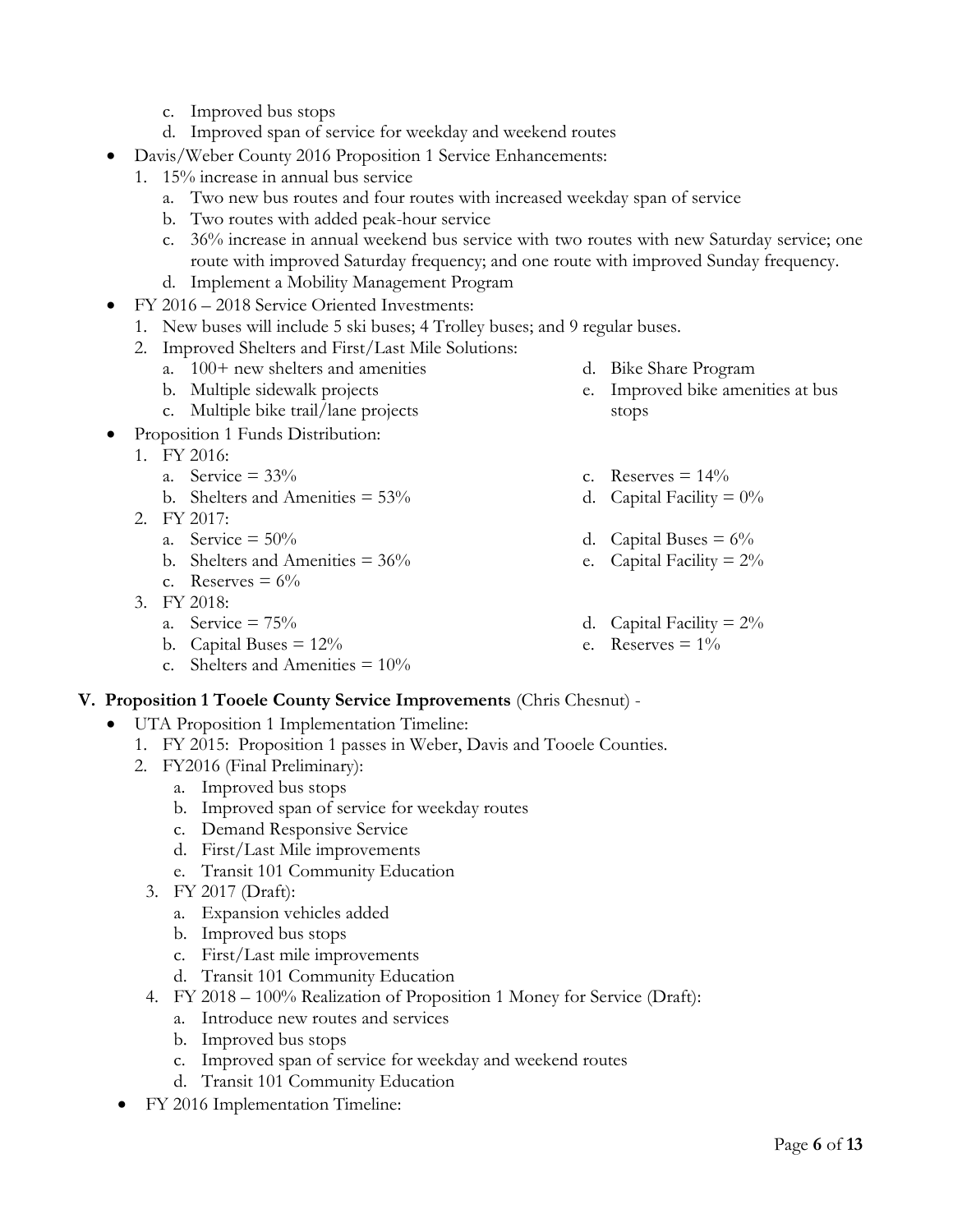- 1. During June, Shuffle services will implement expanded hours of operation.
- 2. Cover gap with savings plus CMAQ Grant.
- Transit 101 Education:
	- 1. Customer discussion during June to discuss what is working and where UTA can improve
	- 2. Focus Groups during August to identify gaps and develop messages
	- 3. Begin communication during September
- Service to Salt Lake:
	- 1. Will add measured mid-day service to Salt Lake
	- 2. Start with Demand Response
	- 3. Add peak trips as appropriate
- Bicycle Lanes: Working with Tooele City on designs for bike lanes. The design is 100% completed.
- Bus Stops: Will begin design work during June 2016.
- UTA Tooele Facility:
	- 1. Conduct an analysis of existing conditions and operations. Expansion needed for more local and express service.
	- 2. UTA has decided to continue with lease or purchase.
- Proposition 1 Funds Distribution:
	- 1. FY 2016 (Final Preliminary):
		- a. Service  $= 40\%$
		- b. Shelters & First/Last Mile =  $27\%$
		- c. Transit 101 Education =  $19\%$
		- d. Reserve Requirement  $= 14\%$
	- 2. FY 2017 (Draft):
		- a. Service  $= 67\%$
		- b. Transit 101 Education  $= 15\%$
		- c. Reserve Requirement  $= 9\%$
		- d. Shelters and First/Last Mile =  $9\%$
	- 3. FY 2018 (Draft):
		- a. Service  $= 89\%$
		- b. Shelters and First/Last Mile =  $5\%$
		- c. Transit 101 Education  $= 5\%$
		- d. Reserve Requirement  $= 1\%$
- All Proposition One Next Steps (Davis/Weber/Tooele Counties):
	- 1. Public Meetings
	- 2. Board Approval of Budget (June 2016)
	- 3. Training New Operators
	- 4. New Service Agreement Tooele County FY 201`7
	- 5. FY 2017 2018: Service Plan Draft

## **VI. Review of March 9th, 2016, Stakeholder Relations Committee Meeting Report** (Bret Millburn)-

• The March  $9<sup>th</sup>$ , 2016 Stakeholder Relations Committee report, was reviewed as written.

#### **VII. Review of March 2016 Performance Dashboard** (Andrea Packer) -

- Responsible Executive is Andrea Packer, Vice-President of Communications and Customer Focus.
- Core Goal #1 Public Trust and Accountability (**Rating Green**): Create and conduct a state-ofthe-art survey process, combining qualitative and quantitative components designed to gauge sentiment regarding trust, accountability and confidence in UTA.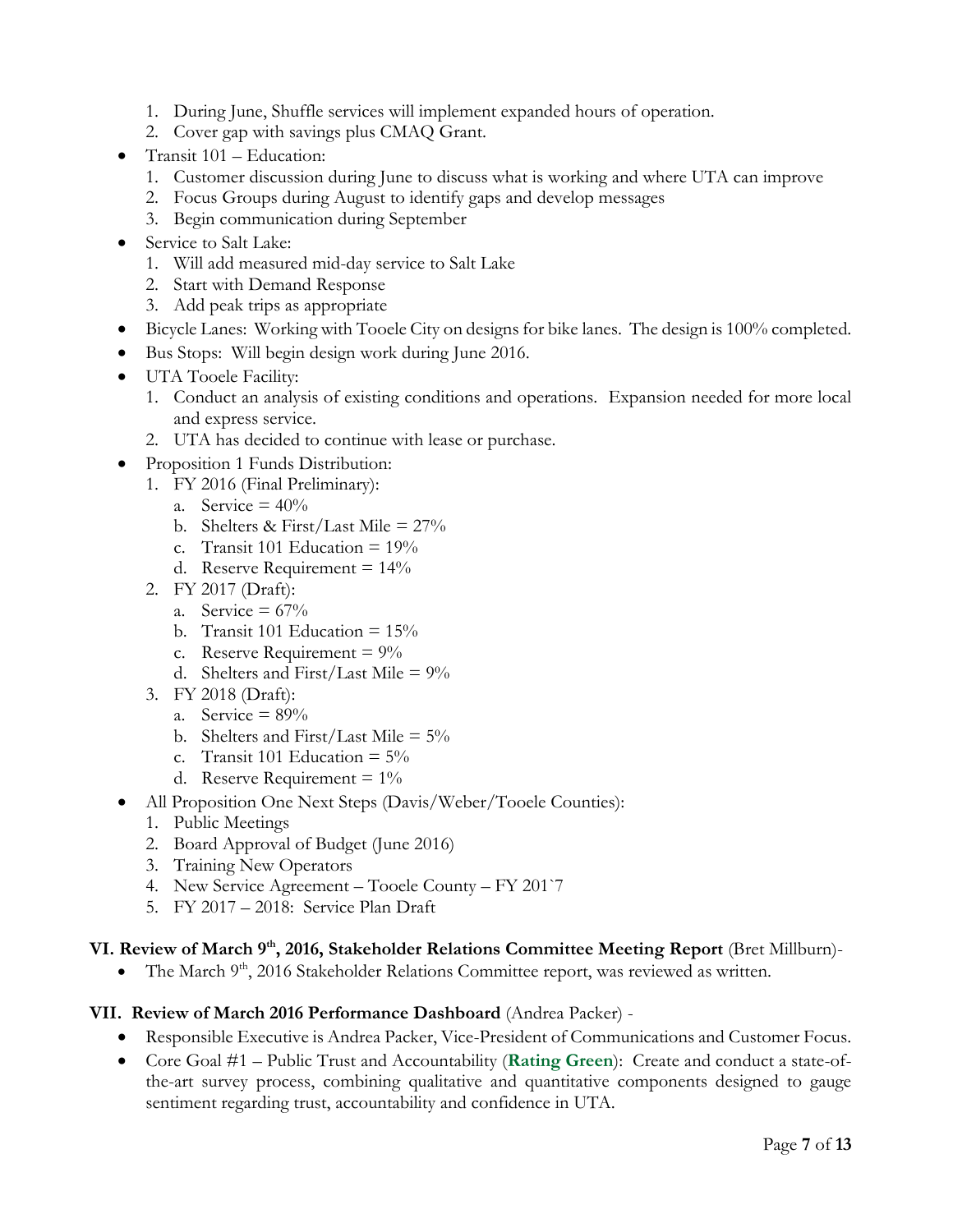- 1. Current Issue: The annual Benchmark Survey was completed, including a qualitative (two focus groups) component as well as a quantitative (telephone/online survey) component. The survey was modified to include additional questions pertaining to the goal. Staff is currently reviewing the results and preparing a report for the Board. Following this step, a companion effort will be developed to specifically target/survey stakeholder groups, including elected officials, business and community leaders.
- Strategic Goal #2 Leverage Technology in Fares (**Rating Green**): Develop and implement a blueprint for a comprehensive fare policy and products focused on electronic fare collection.
	- 1. Based on the information gathered through Fare Analysis Project competed last year from multiple audiences and stakeholders, staff is currently working on UTA's future fare policy, developing a comprehensive multi-year proposal for the public fare structure. The fare proposal is scheduled to be presented in the second quarter of 2016, after which staff will conduct a prop-active public outreach and input effort.

# **Safety and Security Update:**

#### **VIII. Utah Department of Transportation – Rail Transit State Safety Oversight Program** (David Goeres, Richard Clarke) –

- State Safety Oversight Program (Richard Clarke, State Safety Oversight Manager):
	- 1. Required by Federal Transit Administration (FTA) as of 1995. This program provides oversight for system safety, security, and emergency preparedness.
	- 2. States are required to designate a State Safety Oversight Agency (SSOA). In Utah, the SSOA is the Utah Department of Transportation (UDOT). The covered modes are UTA TRAX and Sugar House Streetcar (S-Line).
	- 3. Key State Safety Oversight Program Activities:
		- a. Meet regularly with UTA Safety, Security, Operations, Maintenance personnel
		- b. Conduct required audits and as-needed special studies
		- c. Approve annual revisions to UTA Transit Agency Safety Plan, System Security Plan and Emergency preparedness Plan.
		- d. Approve UTA's annual internal audit report and CEO certification
		- e. Investigate accidents, incidents, hazards
		- f. Monitor and verify completion of Corrective Action Plans
- Moving Ahead for Progress in the  $21^{st}$  Century (MAP-21):
	- 1. MAP-21 Act of 2012 had numerous implications for SSOAs and transit agencies
	- 2. FTA is still in the midst of rulemaking triggered by MAP-21
	- 3. SSO final rule was published on March 16<sup>th</sup>, 2015. This starts the 3-year clock for SSOAs to come into compliance (be certified by FTA)
	- 4. Changes/enhancements still needed to have Utah's SSO program certified: (1) Annual reporting to UTA Board and Utah Governor; (2) SSO legal independence, authority, and enforcement powers, to be codified in state law.
- Future State Safety Oversight Reporting Requirements:
	- 1. UDOT will report at least annually to the UTA Board, to the Governor, and to FTA
	- 2. UDOT expects the annual reports to address the following:
		- a. Major activities
		- b. Key Performance Indicators
		- c. MAP-21 implementation efforts
		- d. Safety issues of current importance, i.e., industry trends, FTA or APTA initiatives

#### **IX. UTA Safety and Security 2015 Year in Review** (David Goeres) -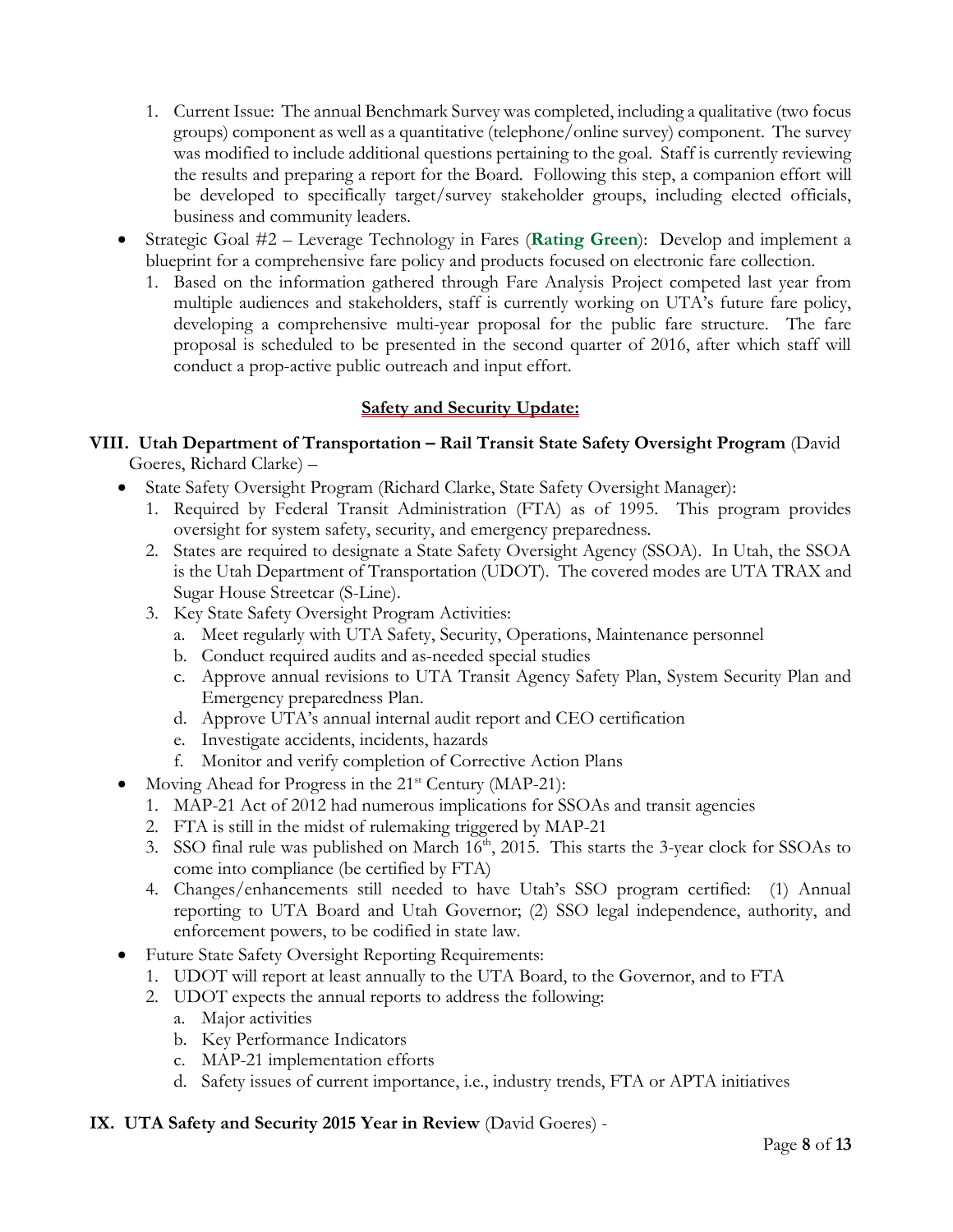- Safety Activity Summary:
	- 1. 80 Safety Committee Meetings
	- 2. 115 Inspections and reviews
	- 3. 397 / 81 hazards Mitigated (local /corp.)
	- 4. 536 rides conducted
	- 5. 1,774 interviews completed
	- 6. New UTA Chief of Police
	- 7. New Security Manager
	- 8. New Fare Inspection Officers
	- 9. New police software eFORCE
	- 10. New tactile tile on platforms
	- 11. Enhanced crosswalk and fence at TRAX South Campus station
- FY 2015 Audits and Updates:
	- 1. February  $17<sup>th</sup> 20<sup>th</sup>$ : State Safety Oversight Triennial Audit
		- a. Compliant. Recommendations and finding were closed as of March 2016.
		- b. Best practices in Hazard Management and Emergency Management.
	- 2. June  $8^{th}$ -19<sup>th</sup>: Emergency Management System/Quality Management System/Safety Management System Audit
		- a. Recertified in all OHSAS 18001 Safety Management Systems.
	- 3. August  $12^{th}$ -14<sup>th</sup>: Hours of Service Audit a. Compliant and all minor findings have been closed.
	- 4. Drug and Alcohol Audits: SSO Triennial; FRA Comprehensive Audit; UTA Internal, FTA
		- No findings on ay.
	- 5. Hazards Closed: 81 Corporate and 407 Local (by business unit).
- Bus Collisions and Avoidable Accidents (reduced number of incident during 2015)
	- 1. FY 2013 = 614 (avoidable = 194)
- 3. FY 2015 = 590 (avoidable = 144)
- 2. FY 2014 = 625 (avoidable = 170)
- FY 2015 Bus Avoidable Collisions / 100,000 Miles 12 Month rolling Average (Goal < 1.00) 1. Meadowbrook /Central Yearly Average = .90
	- 2. Riverside Yearly Average = .78
	- 3. Mt. Ogden Yearly Average = .66
	- 4. Timpanogos Yearly Average = .58
- FY 2015 TRAX Rolling Average 12 Month Per 100K Miles (Goal 1.20):
	- 1. All major incidents; train vs. motor vehicle; and avoidable train vs. motor vehicle are all above the goal due to result of changes in reporting and calculations to the NTD.
- FY 2015 Streetcar/S-Line Rolling Average per 25K Miles (Goal < .50)-
	- 1. Avoidable Train vs. Motor Vehicle  $= 0$
	- 2. Train vs. Motor Vehicle: (1) January through July  $= 0$  incidents, (2) August through December = .35. This is well below the goal.
- Commuter Rail/FrontRunner 12 Month Rolling Average Regarding Collisions and Injuries to Passengers for 100K Miles  $(Goa = <.50)$  –
	- 1. FY 2015 Above goal from April through December due to 8 accidents
	- 2. Even though four of the accidents were intentional suicides, they must be reported.
	- 3. There were no injuries to passengers during 2015
- Industrial Accidents Per 100 Employees 12 month Rolling Average (Reduced Goal to  $\leq$ .75)
	- 1. Meadowbrook /Central Yearly Average = .42
	- 2. Riverside Yearly Average = .46
	- 3. Mt. Ogden Yearly Average = .33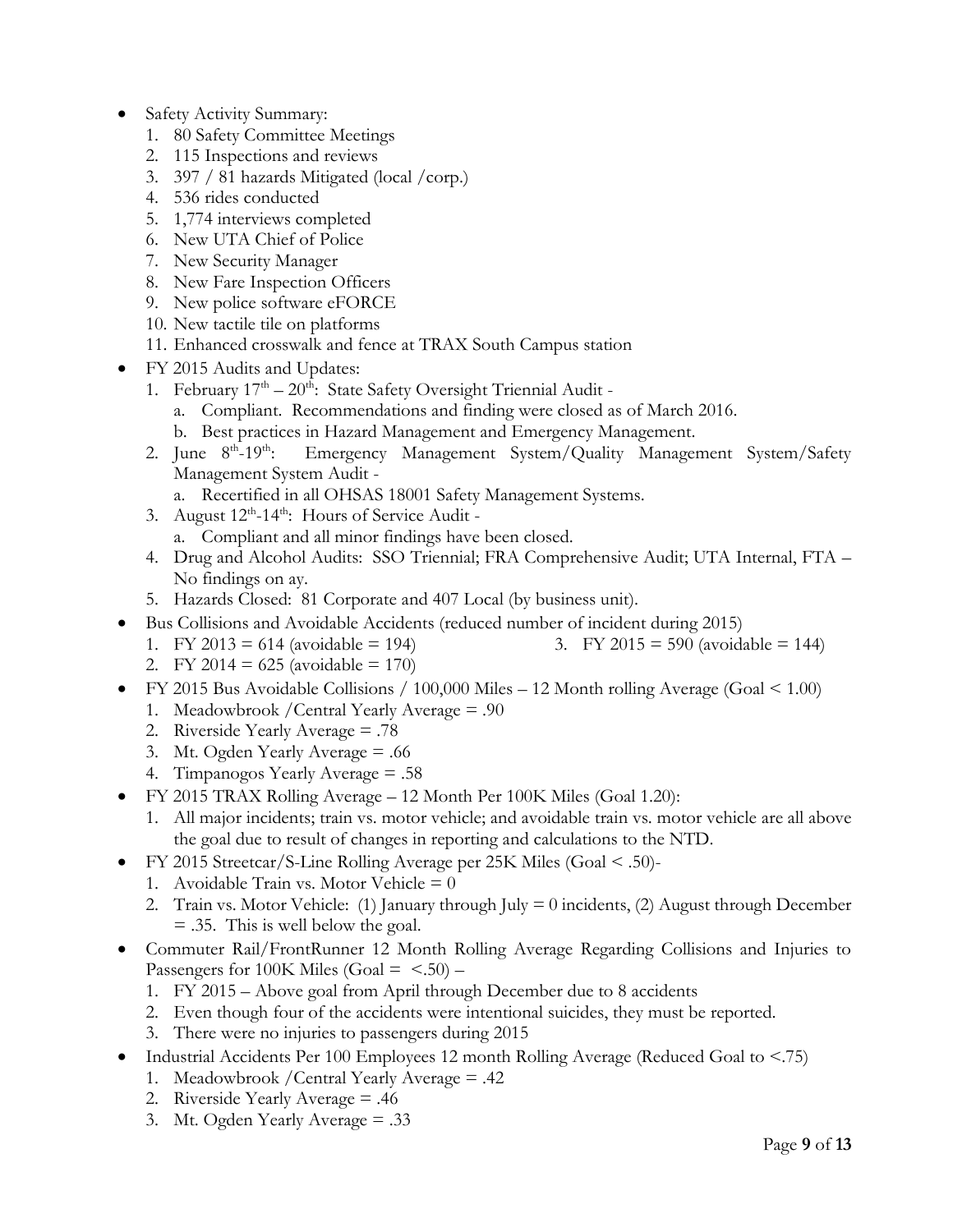- 4. Timpanogos Yearly Average = .33
- Alcohol and Drug Testing Rates Random Testing Rates of Safety Sensitive Employees:
	- 1. UTA remained in compliance with both drug and alcohol testing.
	- 2. Federal Regulations Require 25% Drug and 10% Alcohol
	- 3. FTA Random Testing Rates Actual Test Completed:
		- a. Drug:  $417$  Employees =  $26.12\%$
		- b. Alcohol: 181 Employees  $= 11.34\%$
	- 4. FRA Random Testing Rates Actual Tests Completed:
		- a. Drug: 29 Employees = 27.98%
		- b. Alcohol: 14 Employees  $= 13.51\%$
- UTA Police Department Crimes Against Persons by Year:
	- 1. FY  $2012 = 80$ 3. FY 2014  $= 101$ 
		- 2. FY 2013 = 110 4. FY 2015 =  $94$
- UTA Police Department Property Crimes by Year. This number has increased due to the additional rail/bus miles traveled and due to passengers have many more types of devices that are accidently left on the vehicles.
	- 1. FY  $2012 = 295$
- 3. FY 2014  $=$  481 4. FY 2016 =  $555$
- 2. FY 2013 = 361 UTA Police Department Dispatched Calls by Year: The number of calls has continually increased and the number of responses by UTA's officers has subsequently increased. UTA's officers

respond daily from 5:00 a.m. until 1:00 a.m.

- 1. FY 2010 =  $2,996$
- 2. FY 2011 =  $3,359$
- 3. FY 2012 =  $3,889$
- Camera's Across the UTA System:
	- 1. Fixed Cameras  $= 1,150$
	- 2. Vehicle Cameras = 1,800
	- 3. Newest Cameras are installed on FrontRunner
	- 4. Cameras were recently installed, both inside and outside, of UTA's Depot District Fueling Facility.
	- 5. Cameras have been upgraded at several of UTA's bus facilities and yards.
	- 6. Increased coverage assists with incident response
- Emergency Management:
	- 1. FY 2015 Exercises Completed: The After Action Report/Improvement Plan was entered into the hazard log.
		- a. FrontRunner: During May 2015, UTA conducted a multi-agency exercise on the FrontRunner commuter rail line at Woods Cross Station. The drill was a test of responses to a simulated attack resulting in mass fatalities.
		- b. Airport TRAX: During August 2015, UTA, in conjunction with the Utah National Guard 85th Civil Support Team, the FBI Joint Terrorism Task Force, Salt Lake International Airport, Salt Lake City Fire Department and the Salt Lake City Police Department conducted an emergency exercise called "Operation Green Cloud". The exercise was a sixhour, full scale emergency response drill simulating an attack on the Green TRAX Line train.
	- 2. Updated Plans include: Emergency Preparedness, Emergency Operations, and Family Assistance Center. This center is activated in an emergency to bring together, support and help the families of victim passengers.
- 4. FY 2013 =  $4,609$
- 5. FY 2014 =  $6,462$
- 6. FY 2015 =  $8,835$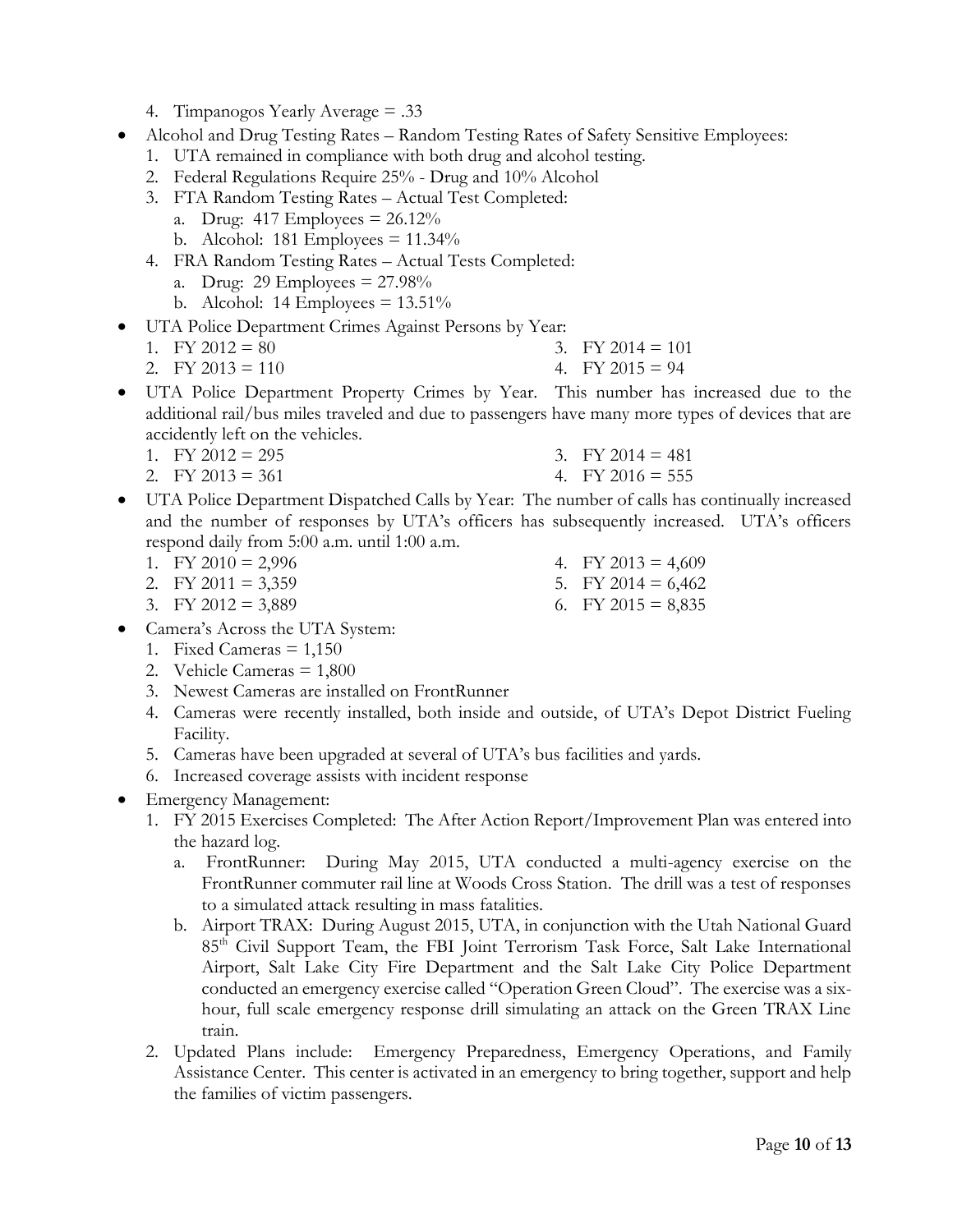- FY 2016 Awareness and Action Items (this list contains approximately 1/3 of the 2016 required/scheduled audits):
	- 1. February 23: Safety Blitz
	- 2. April: FRA Emergency Preparedness Plan Audit
	- 3. March  $2^{nd} 4^{th}$ : Transit Safety and Security Safety Management System Class
	- 4. April  $11<sup>th</sup> 15<sup>th</sup>$ : FrontRunner APTA Safety Audit
	- 5. May 11<sup>th</sup>: FrontRunner Exercise
	- 6. May  $12^{th}$ : Family Assistance Center Exercise
	- 7. May 16<sup>th</sup>: Emergency Operations Center Activation
	- 8. May June: EMS/QMS/SMS External Audit
	- 9. June  $20^{th} 24^{th}$ : Utah Safety Week
	- 10. July 1<sup>st</sup>: HazCom/GHS Audit
	- 11. June: National Transportation Safety Board Family Assistance Center Conference
	- 12. October: Transportation Agency Safety Plan (TASP) Internal Audits

# **X. 36th National Veterans Wheelchair Games** (Jerry Benson and Carl Filby) –

- Scheduled in Salt Lake City on June  $27<sup>th</sup> -$  July  $2<sup>nd</sup>$ , 2016.
- The Disabled Veterans Wheelchair Games are outstanding events that demonstrate our Veteran's determination, ability and resilience. Each year Veterans who use wheelchairs, due to spinal injuries, amputations and neurological diseases, can participate and experience a sense of competition in their lives.
- Goal: The goal is to recognize the sacrifices these Veterans have made and to help makes these events flourish each year.
- This year, UTA has the honor of being selected to be the transportation provider for all the competitors and their families.
- Tom Brown, founder of the National Veterans Wheelchair Games, stated that Salt Lake City's experience in hosting the 2002 Olympic and Paralympics Games will mean streamlined transportation and access to hotels and venues. The transportation for the 2002 games was provided by UTA. UTA has demonstrated through the Paralympics that they can rise to the transportation challenge.
- UTA's Wheelchair Games Team consists of: Cherryl Beveridge, Lorin Simpson, Laura Balsamo, Carl Filby, Rulon Chappel, Sheryl Posey, Ron Halton, Debbie Skeen, Greg Platt, Arland Jensen, Steve Allnatt, and many others, all of whom will help to move this special event forward.
- UTA's Wheelchair Games Team is in constant contact with the local and Federal leaders of the games. The Team is constantly checking to verify that all involved are on the right course.
- Transit routes are being set up from the Salt Palace (location where the trips begin) to the various venues. When the routes were completed, the Scheduling Team drafted proposed schedules for each venue and each trip.
- Maintenance: Rulon Chappel and his team are stripping at least twenty-one 9100 series buses down to the bare floor. The organizers of the games provided kits to retro-fit each bus with expanded wheelchair tie-down locations.
- Public Relations and Volunteers: Steve Allnatt has been working with his Veterans Administration counterpart. They are implementing a plan to provide passes for the competitors and their families. Approximately 3,000 volunteers will also receive passes so they can travel to their posts. All volunteers are being encouraged to leave their cars as TRAX stations and take the train downtown.
- Competitors will be placed in groups of other athletes with similar degrees of ability and in some games by gender. All participants are free to register for the events they will participate in.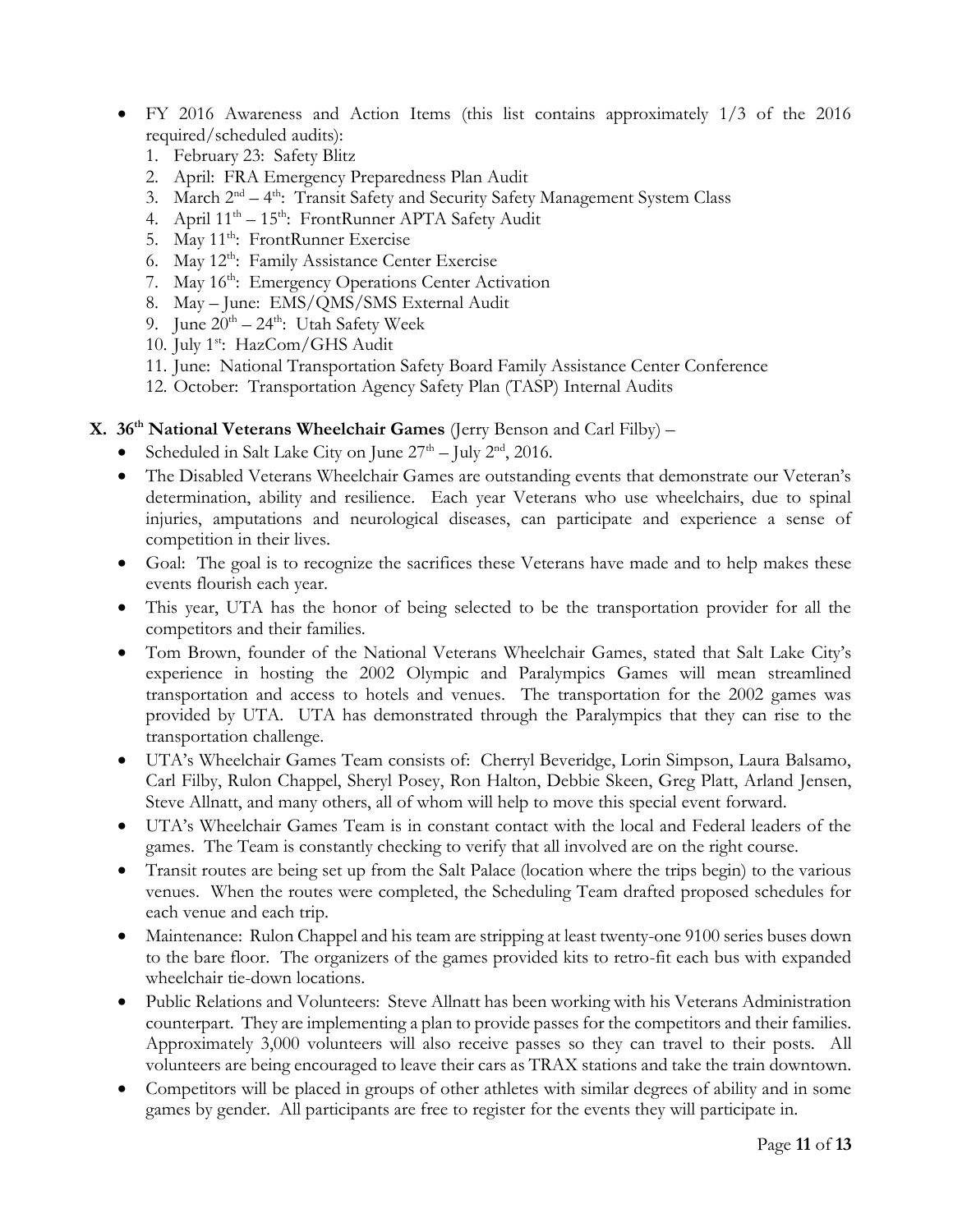- All events are open to the public and are free of charge.
- The arrival of 600 competitors and their families are scheduled for Sunday, June  $26<sup>th</sup>$ . The 1<sup>st</sup> team is scheduled to arrive late Saturday night. This team is from Puerto Rico.
- The Opening ceremonies are scheduled for Monday, June  $27<sup>th</sup>$ .
- Tuesday, June  $28<sup>th</sup>$ : Several events are scheduled throughout the day from Tuesday, June  $28<sup>th</sup>$ through Saturday, July  $2^{nd}$ . Most teams will travel home on Sunday, July  $3^{rd}$ , with new friends and memories of Veteran's courage and the camaraderie they displayed during the games.

### **XI. Compliance Report on Customer and Public Feedback** (Andrea Packer) –

Due to lack of time, this agenda item was deferred.

#### **XII. April 2016 UTA Social Media Summary** ( Lynze Lenio) –

- Highlighted Media Coverage included the following:
	- 1. Proposition 1 Outreach Public Hearings and requested feedback.
	- 2. Air Show: UTA recently announced limited Sunday service on FrontRunner to the bi-annual Air Show at Hill Air Force Base. UTA thanked the Air Show organizers for subsidizing the cost of this service, allowing us to provide fans with an additional public transportation option. UTA will offer extra trains to facilitate FrontRunner service to and from the show on Saturday, June 25, as well as three FrontRunner trips before and after the show on Sunday, June 26.
	- 3. [Rider's License](https://www.rideuta.com/Fares-And-Passes/UTA-Riders-License): UTA's Rider's License pass is back for the summer. It's the perfect pass for kids and teens ages 6 to 18, and at just \$75, it's a bargain. The pass is good on TRAX, FrontRunner, the S-Line and local buses and can be used between June 1<sup>st</sup> through August 31<sup>st</sup>, 2016. The \$75 promotional price is available for a limited time only. Rider's Licenses will return to their regular \$99 price on June  $15<sup>th</sup>$ .
	- 4. Fare Proposal: An outreach and publicity plan will be implemented regarding the upcoming Fare Proposal, as soon as it is finalized. Public feedback will be collected regarding the proposal.
	- 5. Route 500/Capital Connector ridership increased by 56%.
	- 6. Improved Wi-Fi Service.
	- 7. All electric buses
	- 8. Your UTA at Work
	- 9. Increased public involvement at Board meetings.
	- 10. UTA Transit Officers offer unlocking vehicles and battery service.
	- 11. Spring S-Line activities
	- 12. Salt Lake Marathon service
	- 13. Transit accessible DA offices
	- 14. Ticket as fare promotions
	- 15. FY 2015 goal achievement
	- 16. April Change Day
	- 17. Transit to Real Salt Lake and Bees games
	- 18. Interim CEO Jerry Benson meets with Ogden Employees
	- 19. Careers with UTA
- Twitter followers increased to 22,566 during April. Twitter impressions increased from 495,400 during March to 703,400 during April.
- April Top Five Tweets:
	- 1. April 22<sup>nd</sup>: UTA and University of Utah will add five electric buses.
	- 2. April 8<sup>th</sup>: Ride UTA to Red vs. White game.
	- 3. April 25<sup>th</sup>: Rider's License is back.